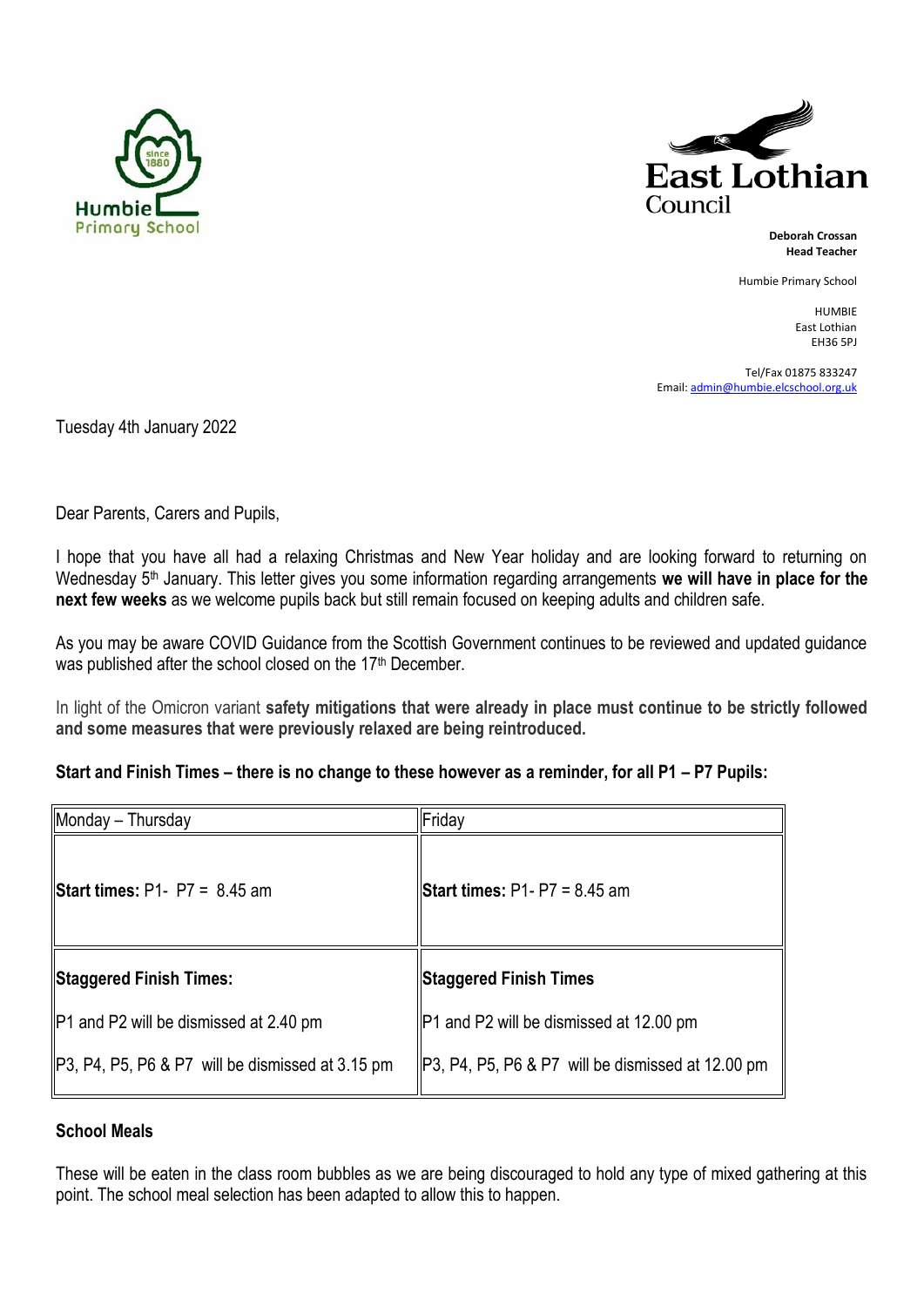# **Groupings (Bubbles)**

The children will be in class groupings (bubbles) at the start of this term.

There will be focus on ensuring that children are aware and follow the health, safety and well-being measures in place. In the classroom, teachers will be giving pupils the chance to reconnect with their friends, engage in activities that are aimed at making them feel welcome, secure and happy to be back at school. At this moment in time at break times, there will be no change to current arrangements.

## **Updated Guidance on Covid 19 (Omicron) Isolation Period:**

If any member of a household tests positive for Covid 19, **the whole household must isolate for 10 days**, this is regardless of the rest of the household having a Negative PCR test. **Children should not be sent to school if anyone in the household has tested positive.**

**If a pupil attends the school with symptoms of cough and/ or high temperature, they will be sent home immediately**, **it is essential that we have your most up to date contact details**. We will contact all emergency contacts that we hold for your child until we are able to get hold of someone. If they need to wait to be collected by their parent or carer, they will be isolated in a private, well ventilated room/area. Isolation rooms will be cleaned after use in keeping with National Guidance.

School staff will be vigilant to any potential signs of Covid-19 and will always err on the side of caution in contacting parents and carers.

## **What pupils need to bring each day**

They should always bring a waterproof jacket or coat, named water bottle, snack and lunch box. We will be using our outdoor areas much more again in the coming session and we will always try to ensure pupils have an outdoor break and lunchtime – so just in case it does rain, please send them with a waterproof.

#### **Ventilation in buildings**

Staff will still be asked to ensure good ventilation by keeping windows open and where possible not closing the doors of small rooms. Pupils and staff will spend more time outdoors, with weather appropriate clothing. An extra jumper in the school bag might be useful on colder days.

#### **Cleaning routines**

All areas will be cleaned daily by cleaning staff to maintain high standards of cleanliness, using methods and cleaning products in keeping with national guidance (COVID-19-decontamination-in-non-healthcare-settings).

#### **[Hand washing](https://www.nhs.uk/live-well/healthy-body/best-way-to-wash-your-hands/)**

Stocks of soap will be checked, and replenished, before the start of every day. All classrooms have access to warm water and soap. Hand sanitiser will also be available. Pupils and staff will wash their hands with soap and water for at least 20 seconds, or use an alcohol hand sanitiser, when:

## **\*entering the building \*before eating or handling food \*after blowing the nose \*after sneezing or coughing \*after going to the toilet**